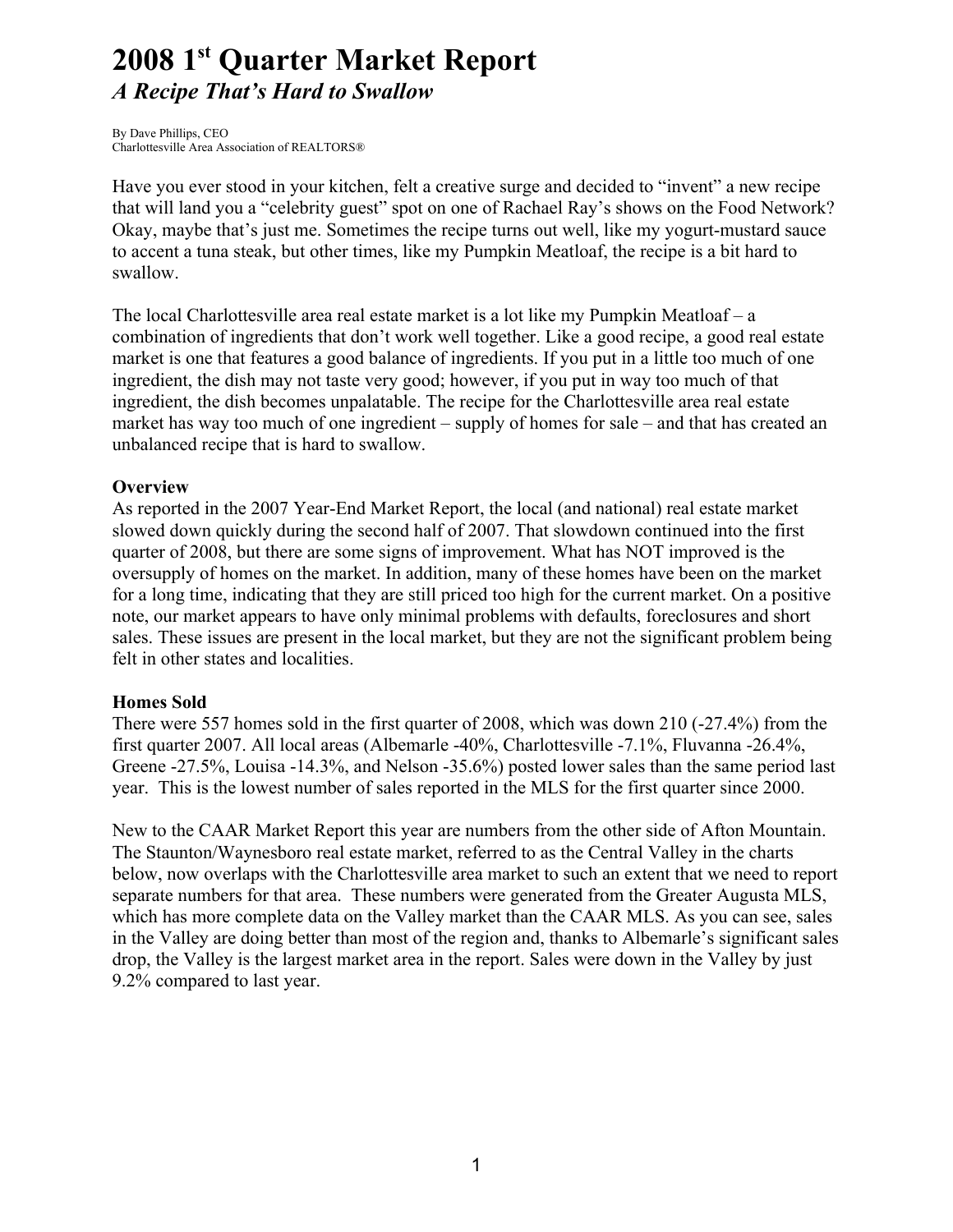| <b>Home Sales - First Quarter</b> |      |      |      |      |      |      |      |  |  |
|-----------------------------------|------|------|------|------|------|------|------|--|--|
| <b>County</b>                     | 2002 | 2003 | 2004 | 2005 | 2006 | 2007 | 2008 |  |  |
| <b>Albemarle</b>                  | 235  | 263  | 286  | 368  | 305  | 270  | 162  |  |  |
| Charlottesville                   | 73   | 65   | 91   | 107  | 131  | 112  | 104  |  |  |
| <b>Fluvanna</b>                   | 98   | 82   | 119  | 120  | 94   | 91   | 67   |  |  |
| Greene                            | 56   | 55   | 46   | 58   | 72   | 51   | 37   |  |  |
| Louisa                            | 25   | 23   | 29   | 41   | 46   | 49   | 42   |  |  |
| <b>Nelson</b>                     | 75   | 82   | 72   | 85   | 61   | 59   | 38   |  |  |
| <b>Other</b>                      | 36   | 50   | 50   | 113  | 114  | 135  | 107  |  |  |
| <b>MLS Total*</b>                 | 598  | 620  | 693  | 892  | 823  | 767  | 557  |  |  |
| <b>Central Valley**</b>           |      |      |      |      |      | 238  | 216  |  |  |

*\*includes sales outside the counties listed*

*\*\*numbers courtesy of the Greater Augusta MLS*



**Median Sales Price**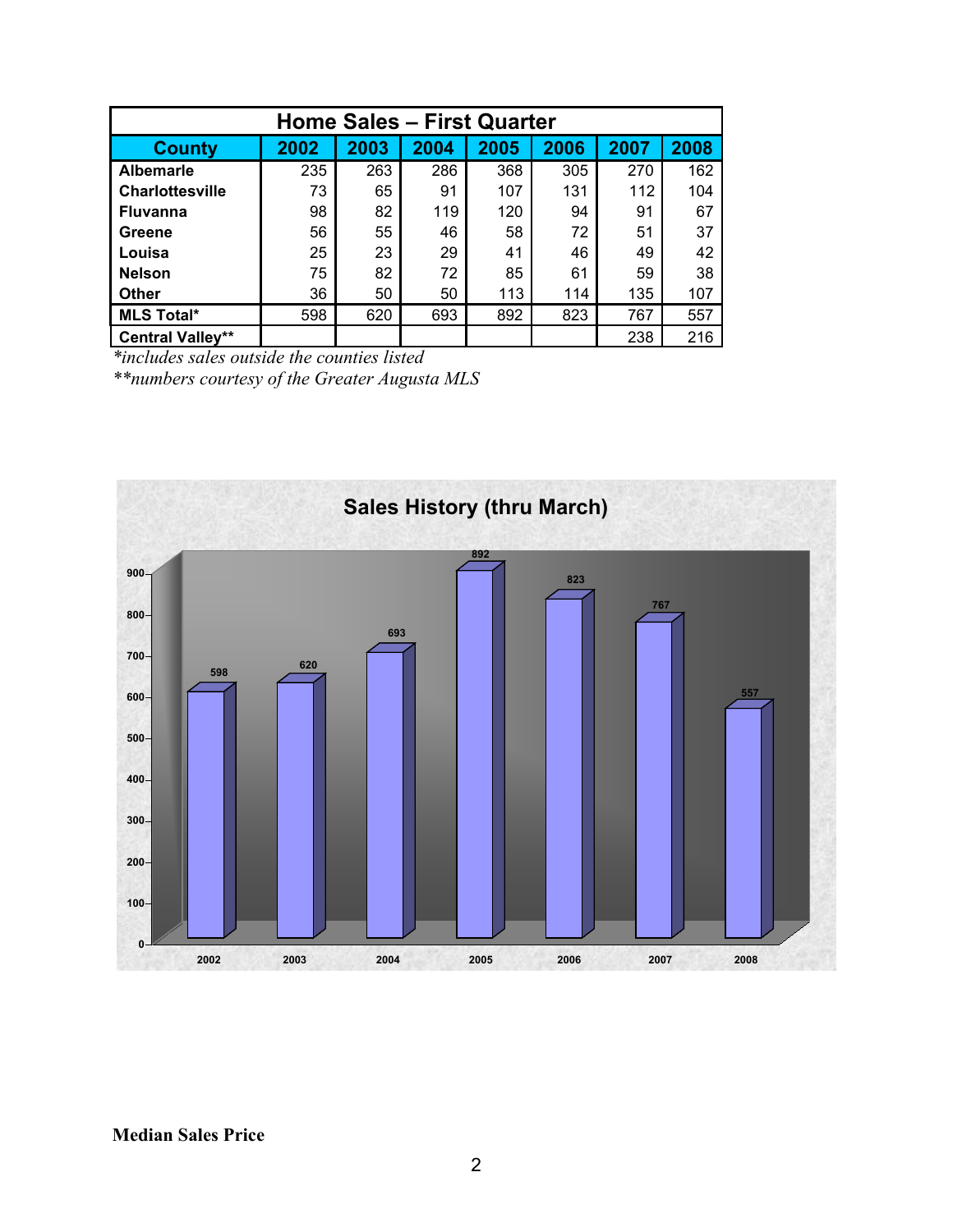The most surprising statistic in this section is the significant increase in the median sales price in Albemarle County. With sales off 40%, it is hard believe the median price would go up \$51,600 (17.9%). If you peel back the onion on the situation (sticking with the cooking theme), the number makes more sense. Three factors explain the increase: 1) condo sales decreased dramatically (see section later in this report); 2) the higher end of the market is less affected by the mortgage market issues; and 3) moderately priced homes in Albemarle may have a tough time competing with similarly priced homes in other counties – other counties offer more house for the money.

You should not confuse an increase in the median home prices with an actual increase in home prices. The median prices listed below are the middle of the market of properties that sold. Simply put, this is an indication of what buyers were willing to pay and is not a true reflection of individual home prices. It is probably safe to assume that a steady, year-to-year increase in the median price is a good sign, but it does not necessarily mean prices are up.

Although home prices vary from house to house and street to street, the numbers in the first quarter may indicate prices are stabilizing. There are two statistics that give us a glimpse of the real change in home prices – average price and price per square foot – but neither is an exact science. Last year, both these numbers declined, but in the first quarter of 2008, the "average" price of homes that sold increased just over \$40,000 while the price per square feet (see details below) declined slightly. This could be an early indication of prices stabilizing, or just a temporary respite.

The only way to know what your home will sell for is to have a REALTOR® or appraiser prepare a comparative market analysis (CMA) for your property. This market is changing very quickly and to be up-to-date, you need to do a CMA every two weeks. Pricing a property correctly is the best way to sell it!

Overall, the median price rose  $$10,186 (+3.9%)$ . Fluvanna  $(-10.1%)$ , Greene  $(-22.2%)$ , and the Valley (-9.8%) were the only three areas where median price declined. Albemarle (17.9%), Charlottesville (12%), Louisa (3.6%), and Nelson (15.2%) were all up for the quarter.

| <b>Median Prices - First Quarter</b> |           |           |           |           |           |           |           |  |
|--------------------------------------|-----------|-----------|-----------|-----------|-----------|-----------|-----------|--|
| <b>County</b>                        | 2002      | 2003      | 2004      | 2005      | 2006      | 2007      | 2008      |  |
| <b>Albemarle</b>                     | \$217,000 | \$230,590 | \$264,850 | \$239,950 | \$344,400 | \$289,000 | \$340,600 |  |
| <b>Charlottesville</b>               | \$130,000 | \$168,000 | \$183,500 | \$225,000 | \$274,000 | \$249,500 | \$279,500 |  |
| <b>Fluvanna</b>                      | \$131,625 | \$150,000 | \$167,500 | \$205,950 | \$245,000 | \$253,000 | \$227,500 |  |
| Greene                               | \$148,500 | \$157,000 | \$160,975 | \$192,500 | \$294,975 | \$314,900 | \$245,000 |  |
| Louisa                               | \$120,000 | \$197,195 | \$150,000 | \$189,000 | \$213,450 | \$238,000 | \$246,500 |  |
| <b>Nelson</b>                        | \$155,500 | \$149,000 | \$232,500 | \$280,500 | \$339,000 | \$249,000 | \$286,750 |  |
|                                      |           |           |           |           |           |           |           |  |
| Area Median*                         | \$163,950 | \$183,500 | \$209,500 | \$225,000 | \$289,900 | \$262,500 | \$272,686 |  |
| <b>Central Valley**</b>              |           |           |           |           |           | \$215,000 | \$194,000 |  |

*\*includes sales outside the counties listed*

*\*\*numbers courtesy of the Greater Augusta MLS (note: these are average prices, not median)*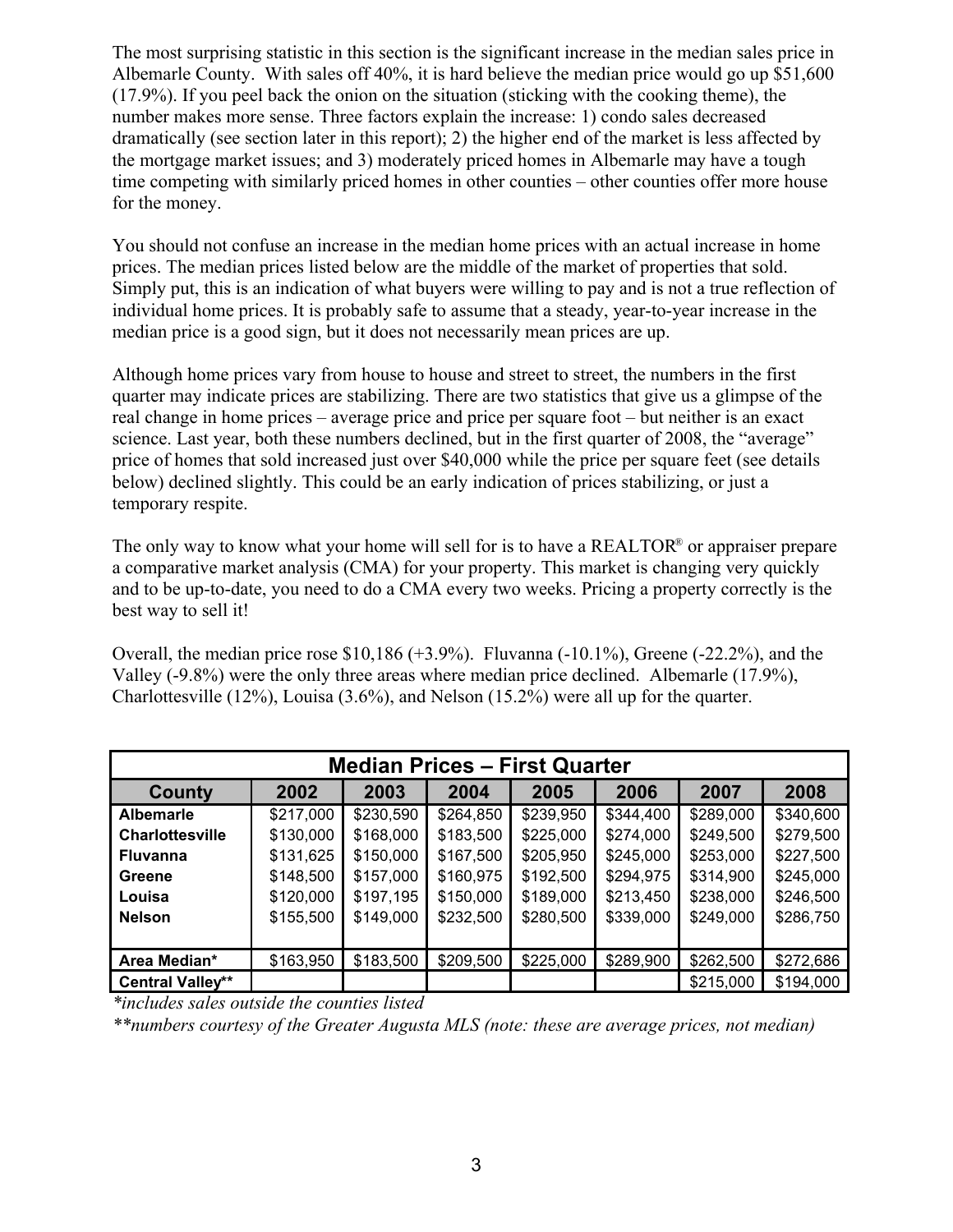

# **Median Sales Price (Entire Area)**

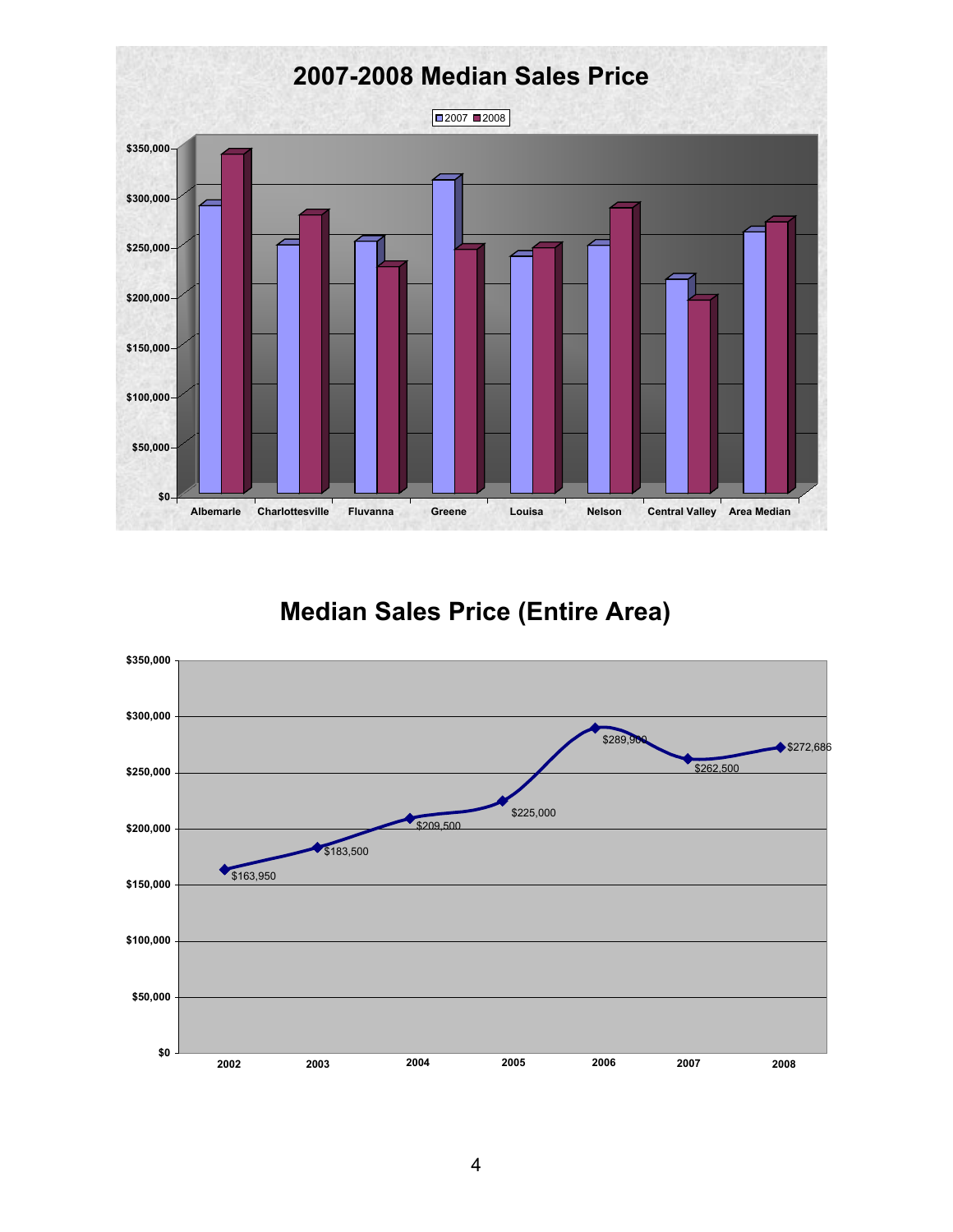## **Inventory of Homes for Sale**

Simply put, there are too many homes on the market right now. This surplus of inventory should keep prices low as sellers are forced to offer "good deals" in a very competitive marketplace. There is a direct, inverse relationship between inventory and prices. The more homes we have on the market, the more pressure there is on sellers to keep prices down. For this reason, we do not expect home prices in the area to increase in the near future.

Currently, we have 3,673 homes on the market, compared to 3,100 at this time last year. The median price of these homes for sale is \$319,000. The average DOM (days on market) of these homes is 147 days. It is a great time for first-time buyers, because there are 663 homes for sale under \$200,000 with an average DOM of 130. There are 576 homes currently on the market priced at a million dollars or more, with an average DOM of 200.

## **Days on Market (DOM)**

DOM for homes that have sold is perhaps the best indicator of the true market condition. In a balanced market, the DOM should be around 90 days. In 2005, the market was a super-heated sellers' market due to low inventory, and DOM dropped to 43 (see chart below). That was an unhealthy market (although a lot of sellers enjoyed the ride). The first quarter of 2008 shows a DOM of 114, which is reflective of the high inventory we now have. We continue to be in a fairly strong buyer's market, so sellers will need to price their properties aggressively to beat the average DOM.

| <b>DOM for Homes Sold - First Quarter</b> |      |      |      |      |      |      |      |  |
|-------------------------------------------|------|------|------|------|------|------|------|--|
| County                                    | 2002 | 2003 | 2004 | 2005 | 2006 | 2007 | 2008 |  |
| <b>Albemarle</b>                          | 43   | 38   | 57   | 25   | 38   | 92   | 114  |  |
| <b>Charlottesville</b>                    | 41   | 29   | 36   | 46   | 32   | 49   | 122  |  |
| <b>Fluvanna</b>                           | 61   | 53   | 63   | 50   | 71   | 80   | 107  |  |
| Greene                                    | 70   | 50   | 93   | 47   | 57   | 83   | 83   |  |
| Louisa                                    | 74   | 107  | 75   | 94   | 70   | 103  | 118  |  |
| <b>Nelson</b>                             | 61   | 62   | 69   | 40   | 70   | 73   | 159  |  |
| Area Median*                              | 53   | 49   | 60   | 43   | 53   | 80   | 114  |  |
| Central Valley**                          |      |      |      |      |      | 126  | 157  |  |

*\*includes sales outside the counties listed*

*\*\*numbers courtesy of the Greater Augusta MLS*

## **New Construction**

It is important to note that many "new" homes are not included in CAAR MLS statistics. It is very common for a buyer to contact a builder directly to custom build a home. With that said, the historical perspective of the pace of new home sales gives us a reasonably good picture of the market for new construction. As the chart below shows, new home sales have declined sharply in the past 24 months.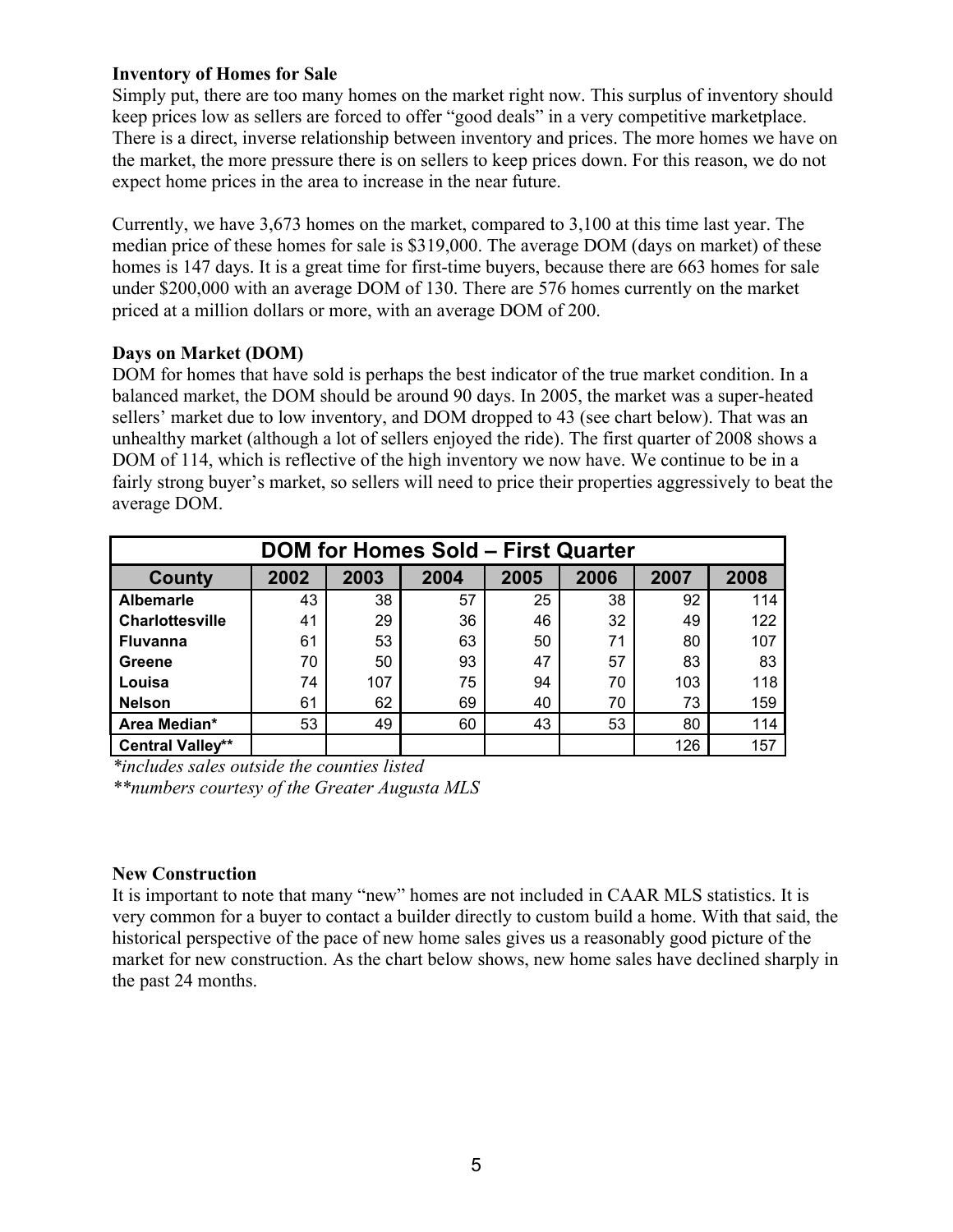

## **Price Per Square Foot (Finished)**

Looking at the average price per square foot of finished space in homes that have sold is interesting, but should not be relied on as a scientific number. The averages in this section of the report include the cost of the land, which varies greatly based on location and amenities. A lot at Wintergreen with fantastic views of the valley costs much more than a lot in other parts of Nelson. With that said, the numbers in this section reflect a general sense of the cost of housing in the areas listed. The new Central Valley area is the lowest price per square foot section of the market. Not surprisingly, Fluvanna, Greene and Louisa are well behind Charlottesville and Albemarle. Nelson, as mentioned, is heavily influenced by Wintergreen building prices and lot cost.

| Price Pre Sq. Ft. - First Quarter |      |      |      |      |      |      |      |  |
|-----------------------------------|------|------|------|------|------|------|------|--|
| <b>County</b>                     | 2002 | 2003 | 2004 | 2005 | 2006 | 2007 | 2008 |  |
| <b>Albemarle</b>                  | 117  | 124  | 140  | 155  | 173  | 174  | 177  |  |
| <b>Charlottesville</b>            | 104  | 117  | 139  | 172  | 186  | 186  | 194  |  |
| <b>Fluvanna</b>                   | 85   | 99   | 100  | 121  | 141  | 135  | 137  |  |
| Greene                            | 97   | 97   | 115  | 133  | 148  | 157  | 146  |  |
| Louisa                            | 83   | 108  | 106  | 122  | 147  | 142  | 149  |  |
| <b>Nelson</b>                     | 115  | 129  | 155  | 193  | 232  | 206  | 199  |  |
| Area Average*                     | 106  | 119  | 131  | 150  | 169  | 166  | 165  |  |
| <b>Central Valley**</b>           |      |      |      |      |      | 131  | 121  |  |

*\*includes sales outside the counties listed*

*\*\*based on CAAR MLS data*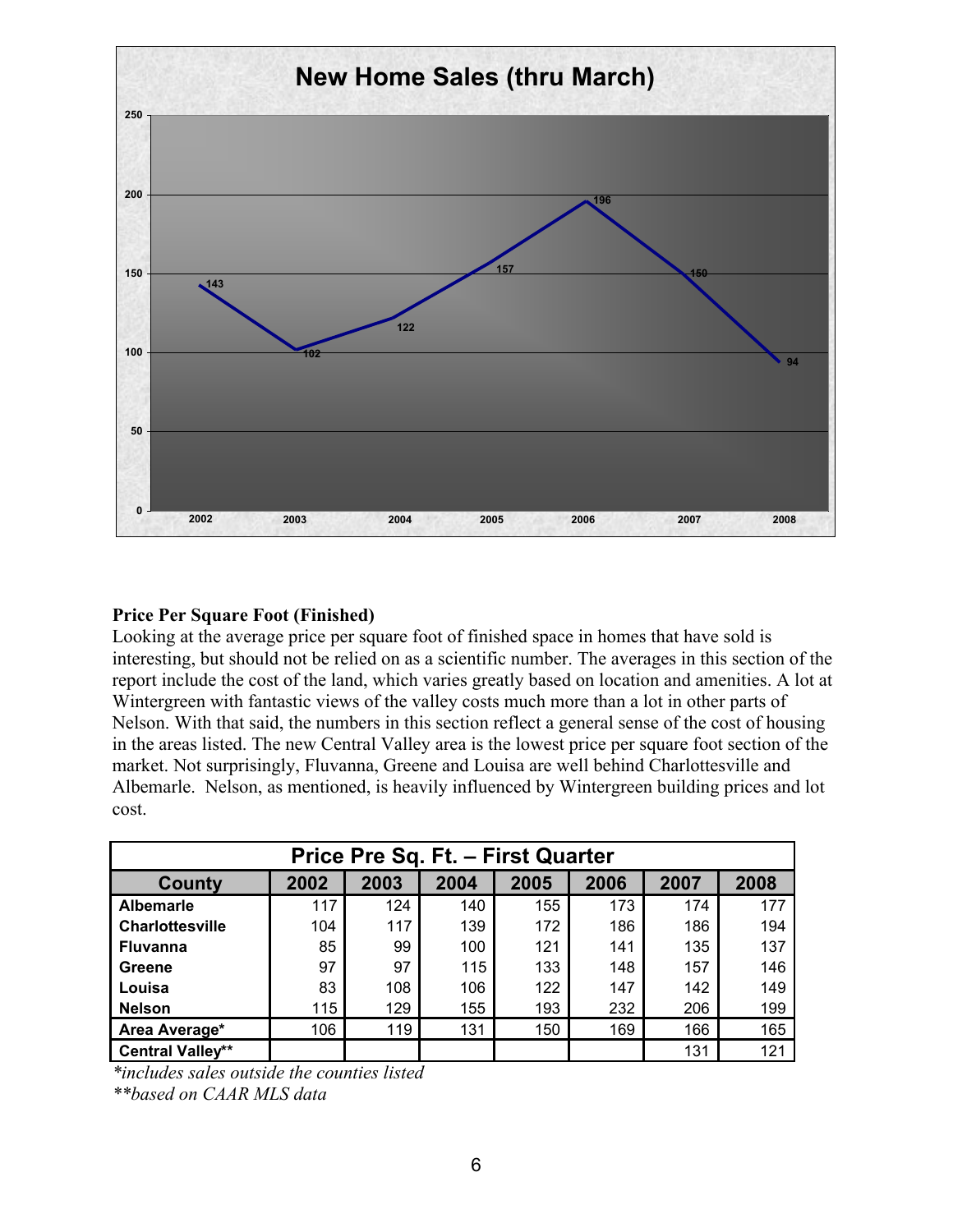#### **Condos and Townhomes**

The explosion of condominiums and townhomes in 2005 and 2006 appears to be over. Charlottesville condo sales are still reasonably strong, but Albemarle sales plummeted 66% compared to the first quarter of 2007. The chart below shows the attached homes sold in the first quarter of 2008 compared to past years. Inventory levels of attached homes for sale are still high, with 509 listed for sale in Charlottesville and Albemarle. This over-supply is presented in the 146 average DOM for the attached properties currently on the market. The median price of an attached home is \$239,900, which is much lower than the \$435,000 for detached homes on the market.